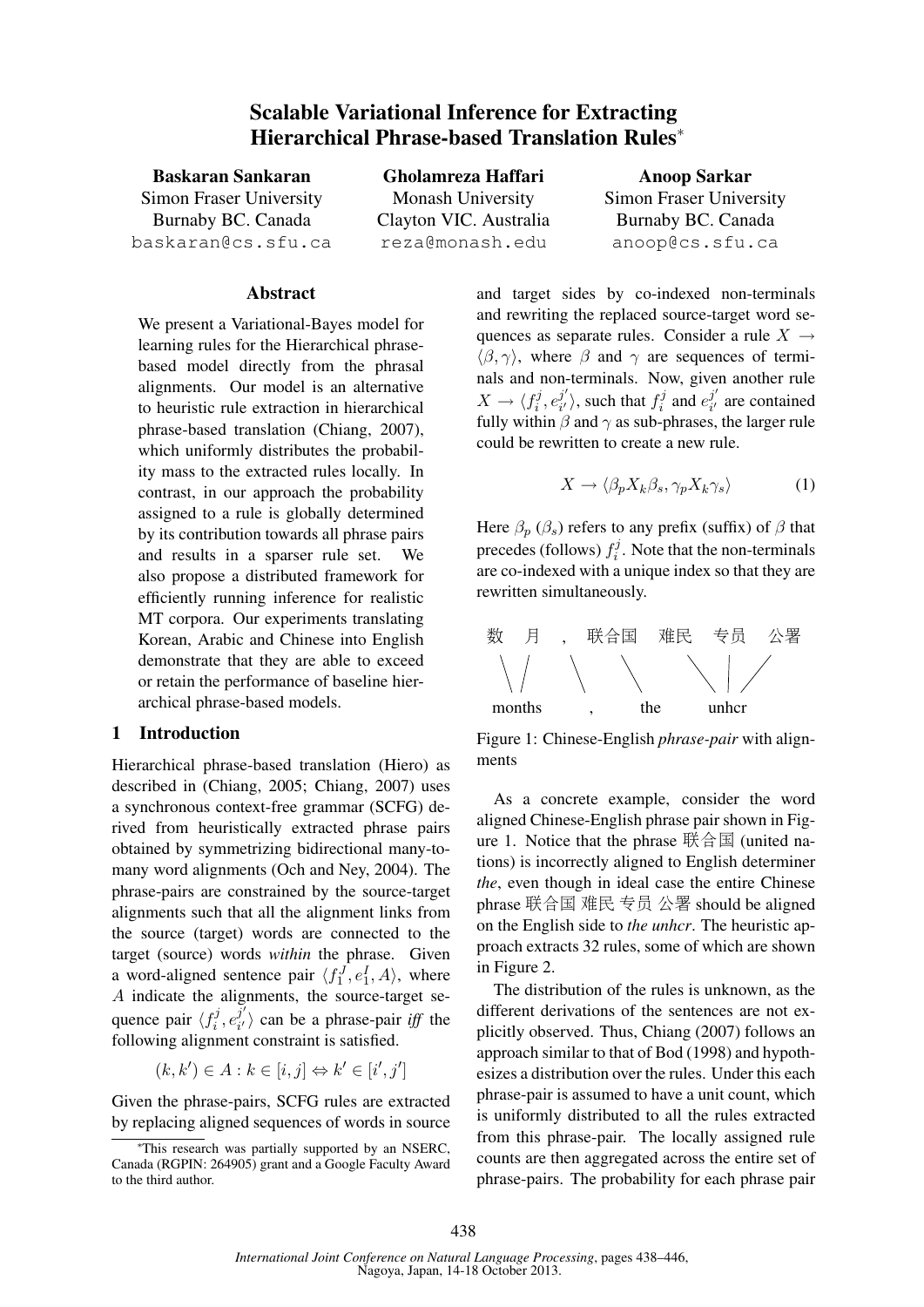| <i>Translation rule</i>                                                             | $P_{Heu}(e f)$ | $P_{VB}(e f)$ |
|-------------------------------------------------------------------------------------|----------------|---------------|
| * $X \rightarrow \langle \text{A} \oplus \text{B} \rangle$ at chong nan hai         | 0.333          | 0.003         |
| * $X \rightarrow \langle \text{A} \oplus \text{B} \rangle$ at zhong nan hai         | 0.333          | 0.008         |
| $X \rightarrow \langle \text{A} \oplus \text{B} \mid \text{at zhongnanhai} \rangle$ | 0.333          | 0.988         |

Figure 3: Rules extracted for translating the Chinese phrase 在 中 南海. The probabilities are shown for grammar extracted from heuristic as well our proposed method. The least preferred translations are shown with  $*$ . Our Variational-Bayes method extracts a grammar having a peaked distribution as shown.

\* $X \to \langle$ 联合国 | the $\rangle$  $*X \rightarrow \langle \text{1} \rangle$  月, 联合国 | months, the  $X \to \langle \text{th } , X_1 | \text{ months }, X_1 \rangle$  $X \rightarrow \langle \text{ } \sharp \rangle$  | months)  $X \rightarrow \langle$ 联合国 难民 专员 公署 | the unhcr $\rangle$ 

Figure 2: Rules extracted for the example phrasepair in Figure 1. The rules encoding incorrect translations are marked with <sup>∗</sup> .

is then estimated using relative frequency estimation.

#### 1.1 Motivation

A major problem with this heuristic rule extraction method is the lack of *global re-weighting* of the pseudo-counts beyond their local assignments. By assigning uniform weight to the rules, Chiang (2007) assumes all the rules extracted from a given phrase-pair to be equally good. However, some rules might be better than others in terms of generalization, for capturing a syntactic phrasepair, or being a semantically coherent unit of translation.

Due to this uniform treatment of good and poor translations, probability mass is wasted on poor translation candidates. For example the phrasepair in Fig 1 would generate several poor translation rules (shown with  $*$  in Fig. 2). This is due to the incorrect alignment link between 联合国 and *the* (note that the word *the* is typically aligned with a large number of words due to its frequency). The heuristic extraction method simply assigns uniform count to all translations and as a result the first translation in Fig. 2 becomes the fourth best translation for this source phrase.

In Chiang (2007) the rule extraction algorithm produces a fairly flat distribution over rules. For example the different translation options of the Chinese phrase 在 中 南海 (*at zhongnanhai*) all

have the same  $p(e|f)$  probability as shown in Figure 3. In contrast, our method produces a peaked distribution and shifts the probability mass towards *at zhongnanhai*, which is the preferred translation.

In this paper, we propose a method which distributes the probability mass among the rules (generated from a phrase-pair) based on their contribution in explaining the collection of all phrasepairs in a global manner. This difference in estimation methods can lead to a peaked distribution of rule probabilities. Secondly we also present a distributed framework that enables rule extraction on large datasets that are typical in SMT. Our Variational-Bayes approach for rule extraction improves/ retains the translation quality for the three different language pairs. Finally, we also present a detailed analysis comparing the extracted SCFG with the heuristically extracted SCFG.

## 2 Model

Our model uses the notion of a *derivation*: the set of rules that fully derive an aligned phrase pair, and learns the estimates for the rules contained in the derivations through Variational inference. Setting the notations, we denote the set of derivations for a given phrase pair x as  $\phi_x$  and the set of all rules as  $G$ . Given the set of initial phrase pairs  $X$  and a prior over the grammars  $G$ , we formulate Hiero grammar extraction as the task of inferring a posterior distribution over Hiero grammars. Using Bayes' rule, we can express the posterior over the grammar  $G$  given the set of bilingual phrases  $\mathcal X$  as:  $P(\mathcal G|\mathcal X) \propto P(\mathcal G) P(\mathcal X|\mathcal G)$ .

As mentioned earlier, our model replaces the heuristic rule extraction step in Hiero pipeline. Consequently our model assumes the existence of *initial* phrase-pairs obtained from bidirectional symmetrization of word alignments. We use the following two-step generative story to create an aligned phrase pair from the Hiero rules.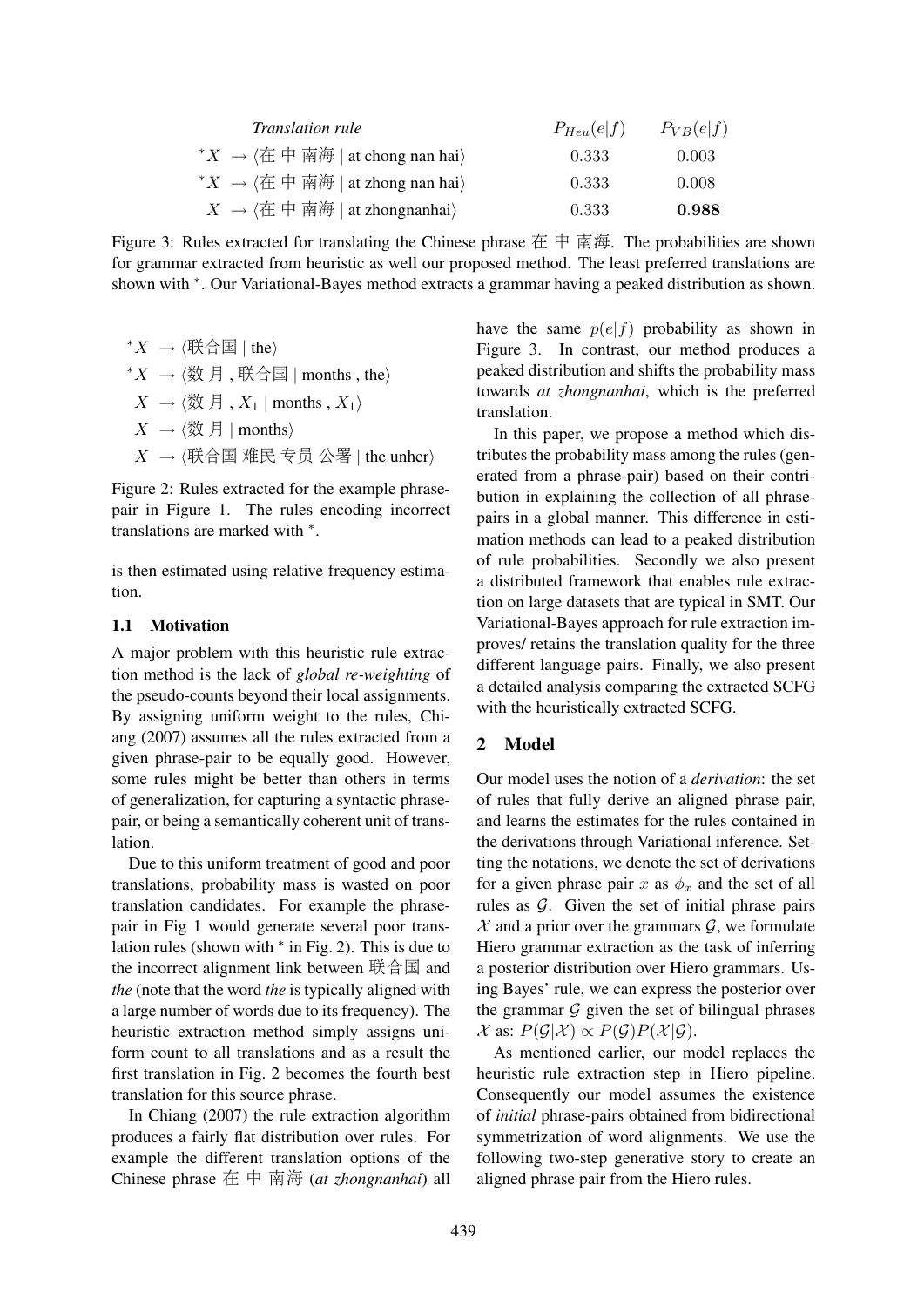| $\phi^z \sim$ Dirichlet( $\alpha_z$ )                 | [draw derivation type parameters]          |
|-------------------------------------------------------|--------------------------------------------|
| $\theta \sim \text{Dirichlet}(\alpha_h p_0)$          | [draw rule parameters]                     |
|                                                       |                                            |
| $z_d \sim$ Multinomial( $\phi^z$ )                    | [decide the derivation type]               |
| $r \mathbf{r}\in d_x \sim \text{Multinomial}(\theta)$ | [generate rules deriving phrase-pair $x$ ] |

Figure 4: Definition of the proposed model

- 1. First decide the derivation type  $z_d$  for generating the aligned phrase pair  $x$ . It can either be a terminal derivation or hierarchical derivation with one/two gaps,<sup>1</sup> i.e.  $z_d$  = {TERM, HIER-A1, HIER-A2}.
- 2. Then identify the constituent rules r in the derivation to generate the phrase pair.

Under this model the probability of a particular derivation  $d \in \phi_x$  for a given phrase pair x can be expressed as:

$$
p(d) \propto p(z_d) \prod_{r \in d} p(r | \mathcal{G}, \theta)
$$
 (2)

where r is a rule in grammar G and  $\theta$  is the grammar parameter.

Figure 4 depicts the generative story of our generative model. The derivation-type  $z_d$  is sampled from a multinomial distribution parameterized by  $\phi^z$ , where  $\phi^z$  is distributed itself by a Dirichlet distribution with hyper-parameter  $\alpha_z$ . The grammar rules are generated from a multinomial distribution parameterized by  $\theta$ , where  $\theta$  itself is distributed according to a Dirichlet distribution parameterized by a concentration parameter  $\alpha_h$  and a base distribution  $p_0$ . For the base distribution, we use a simple but yet informative prior based on geometric mean of the bidirectional alignment scores. This allows us to only explore the rules that would be consistent with the underlying word alignments.<sup>2</sup> Thus our setting closely resembles that of the Hiero heuristic rule extraction.

Our goal is thus to infer the joint posterior  $p(\theta, \Phi | \alpha_h, p_0, \alpha_z, \mathcal{X})$ , where  $\theta$  are the model parameters and  $\Phi$  the latent derivations over all the phrase pairs.

#### 3 Training

For inference we resort to a variational approximation and factorize the posterior distributions over grammar parameters  $\theta$  and latent derivations  $\Phi$  as:

$$
p(\theta, \Phi | \alpha_h, p_0, \alpha_{\bm{z}}, \mathcal{X}) \approx q(\theta | \mathbf{u}) q(\Phi | \pi)
$$

where **u** and  $\pi$  are the parameters of the variational distributions.

The inference is then performed in an EM-style algorithm- iteratively updating the parameters u and  $\pi$ . We initialize  $\mathbf{u}^0 := \alpha_h p_0$ , which is then updated with expected rule counts in subsequent iterations. The expected count for a rule  $r$  at timestep  $t$  can be written as:

$$
\mathbb{E}[r^t] = \sum_{d \in \phi_x} p(d|\pi^{t-1}, x) f_d(r) \tag{3}
$$

where  $p(d | \pi^{t-1}, x)$  is the probability of the derivation d for the phrase pair x and  $f_d(r)$  is the frequency of the rule r in derivation d. The  $p(d)$ . term in Equation 3 can then be written in terms of  $\pi$  as:

$$
p(d|\pi^{t-1},x) \propto p(z_d) \prod_{r \in d} \pi_r^{t-1} \tag{4}
$$

The  $p(d)$  are normalized across all the derivations of a given phrase pair to yield probabilities. For each *derivation type*  $z_d$ , its expected count (at time  $t$ ) is the sum of the probabilities of all the derivations of its type.

$$
\mathbb{E}[z_d^t] = \sum_{x} \sum_{\{z_d = z_{d'} | d' \in \phi_x\}} p(d' | \pi^{t-1}, x)
$$
 (5)

We initialize the Dirichlet hyperparameters  $\alpha_{z_d}$ using a Gamma prior ranging between  $10^{-1}$  and 10<sup>3</sup>:  $\alpha_{z_d} \sim \text{Gamma}(10^{-1}, 10^3)$ . <sup>3</sup>

<sup>&</sup>lt;sup>1</sup>This refers to the maximum arity of a rule involved in the derivation.

<sup>&</sup>lt;sup>2</sup>While a non-parametric prior would be better from a Bayesian perspective, we leave it for future consideration.

<sup>&</sup>lt;sup>3</sup>In initial experiments we used an initial prior of  $\alpha_z =$  $[10^0, 10, 10^4]$  to compensate for the smaller probabilities for arity-2 derivation resulting from two multiplications. However, our later experiments showed it to be unnecessary and so we used an initial prior that does not prefer any particular outcome.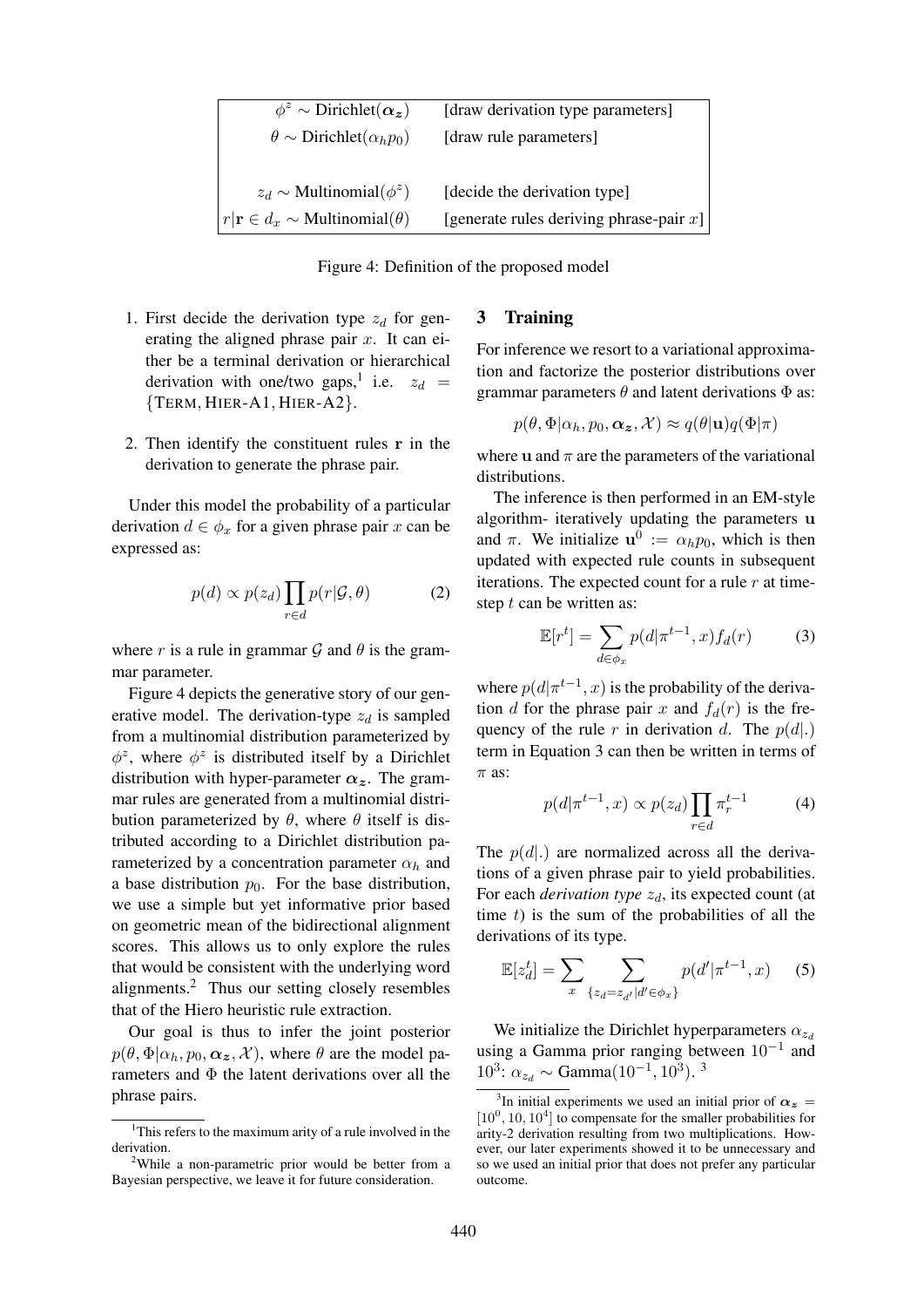Algorithm 1 Variational-Bayes for Hiero Rules

```
Input: Set of aligned phrase-pairs \chiGet prior distribution \mathbf{u} = \{u_r = \alpha_h p_0(r) | r \in \mathcal{G}\}\Set \mathbf{u}^0 = \mathbf{u}for time-step t = 1, 2, \dots do
    for z_d \in Z do
          p(z_d) \leftarrow \exp\left(\psi(\alpha_{z_d}^{t-1}) - \psi(\sum_{z_d} \alpha_{z_d}^{t-1})\right)end for
    for r \in \mathcal{G} do
          \pi_r^{t-1} \leftarrow \exp\left(\psi(u_r^{t-1}) - \psi(\sum_r u_r^{t-1})\right)end for
    for x \in \mathcal{X} do
         for d \in \phi_x do
              Compute p(d | \pi^{t-1}, x) as in (4)
              \mathbb{E}[z_d^t] \leftarrow \mathbb{E}[z_d^t] + p(d|\pi^{t-1},x)for r \in d do
                   \mathbb{E}[r^t] \leftarrow \mathbb{E}[r^t] + p(d | \pi^{t-1}, x) f_d(r)end for
         end for
    end for
    for z_d \in Z do
          Estimate \alpha_{z_d}^t \leftarrow \alpha_{z_d}^0 + \mathbb{E}[z_d^t]end for
    for r \in \mathcal{G} do
          Estimate posterior \mathbf{u}^t : u^t_r \leftarrow u^0_r + \mathbb{E}[r^t]end for
end for
Output: Posterior distribution \mathbf{u}^t
```
We run inference for a fixed number of iterations<sup>4</sup> and use the grammar along with their posterior counts from the last iteration for the translation table. Following (Sankaran et al., 2011), we use the shift-reduce style algorithm to efficiently encode the word aligned phrase-pair as a normalized decomposition tree (Zhang et al., 2008). The possible derivations (that are consistent with the word alignments) could then be enumerated by simply traversing every node in the decomposition tree and replacing its span by a non-terminal  $X$ .

#### 3.1 Distributing Inference

While the above training procedure works well for smaller datasets, it does not scale well for the realistic MT datasets (which have millions of sentence pairs) due to greater memory and time requirements. To address this shortcoming, we distribute the training using a Map-Reduce style framework, where each node works on the local dataset in computing the required statistics and then communicates the statistics to a central aggregator reduce node.

Distributed inference for Expectation Maximization algorithm was studied in (Wolfe et al., 2008). They used three different topologies in terms of computation time, bandwidth requirement and so on. While Map-Reduce is substantially slower than the All-pairs and Junction-tree topologies, it takes much lesser bandwidth than the other two apart from being much easier to implement. Furthermore our choice of the Variational inference naturally lends itself to distributed training.

We simply shard the set of aligned phrase pairs and parallelize the training steps for the shards across different nodes. At the end of local computation of the statistics (expected rule counts for example), we need to aggregate the statistics to get a global view, which will then be used in the next iteration/training step. We parallelize this aggregation across several nodes in one or two reduce steps as required. At the end of aggregation we communicate the updated statistics to each node on a need basis.<sup>5</sup>

### 4 Experiments

We experiment with three datasets of varying sizes. We use the University of Rochester Korean-English dataset consisting of almost 60K sentence pairs for the small data setting. For moderate and large datasets we use Arabic-English (ISI parallel corpus) and Chinese-English (Hong Kong parallel text and GALE phase-1) corpora. We use the MTC dataset having 4 references for tuning and testing for our Chinese-English experiments. The statistics of the corpora used in our experiments are summarized in Table 1.

| Lang.    | <b>Training Corpus</b> | <b>Train/Tune/Test</b> |
|----------|------------------------|------------------------|
| $Ko$ -En | URochester data        | 59218/1118/1118        |
| $Ar$ -En | ISI Ar-En corpus       | 1.1 M/ 1982/ 987       |
| $Cn-En$  | $HK + GALE$ ph-1       | 2.3 M/ 1928/919        |

Table 1: Corpus Statistics in # of sentences

We follow the standard MT practice and use GIZA++ (Och and Ney, 2003) for word aligning the parallel corpus. We then use the heuristic step that symmetrizes the bidirectional alignments (Och et al., 1999) to extract the initial phrase-pairs up to a certain length, consistent with the word alignments. Finally we employ our proposed Variational-Bayes training to learn rules for

<sup>&</sup>lt;sup>4</sup>In our experiments, we set the number of iterations to 10.

 $5$ We simulate the Map-Reduce style of computation using a regular high-performance cluster using a mounted filesystem rather than a Hadoop cluster with a distributed filesystem.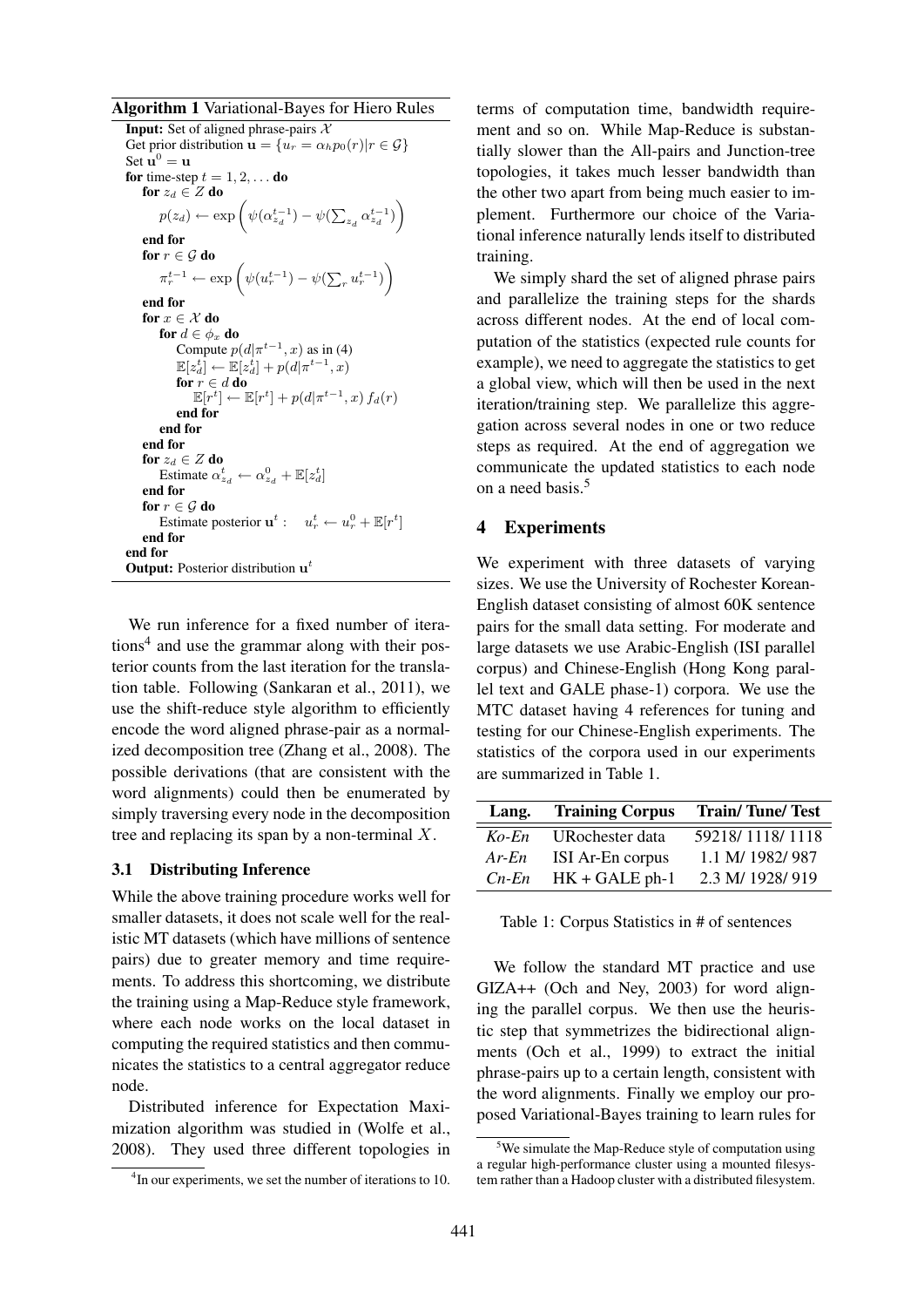| Model             |      | Ko-En Ar-En Cn-En |       |
|-------------------|------|-------------------|-------|
| <b>Baseline</b>   | 7.18 | 37.82             | 28.58 |
| Variational-Bayes | 7.68 | 37.76             | 28.40 |

Table 2: BLEU scores for baseline heuristic extraction and the proposed Variational-Bayes model. Best scores are in boldface and statistically significant differences are *italicized*.

Hiero. As a baseline Hiero model, we use the heuristic rule extraction (Chiang, 2007) approach to extract the rules. In both cases the parameters are estimated by the relative frequency estimation.

For decoding we use our in-house hierarchical phrase-based system- Kriya<sup>6</sup> (Sankaran et al., 2012b). We use the following 8 standard features for the log-linear model: translation probabilities  $(p(e|f)$  and  $p(f|e)$ ), lexical probabilities  $(p_l(e|f))$ and  $p_l(f|e)$ ), phrase and word penalties, language model and glue rule penalty.

#### 4.1 Results

The main BLEU score results are summarized in Table 2 and the key aspects are summarized below.

- Higher BLEU scores: Our Bayesian model performs better than the baseline heuristic rule extractor for Korean-English. Furthermore, the improvement of 0.5 BLEU is statistically significant at p-value of 0.01.
- Large corpora: Our distributed inference model easily scales to the large corpora and the inference completes in less than a day for Chinese-English. It also retains BLEU scores in the same level as the baseline models for both Arabic-English and Chinese-English.

#### 4.2 Compact Models

Some earlier research on Hiero have explored model size reduction as a means of reducing the time and space complexity of the Hiero decoder as well as for mitigating issues such as *overgeneration* (Setiawan et al., 2009). These approaches use a variety of compression strategies, *viz.* threshold pruning (Zollmann et al., 2008), pattern-based filtering (He et al., 2009; Iglesias et al., 2009) and significance pruning (Yang and Zheng, 2009).

While compact models is not the central idea of our work, we nevertheless explore the effect of a simple threshold pruning strategy on the grammar learned from our proposed model. Table 3 shows the results for the pruned grammars, where we prune the rules having expected count below a mincount threshold. We present the results for specific mincount settings based on our experiments on the held-out tuning set for each language pair.

| Model              | Ko-En | Ar-En | $Cn$ -En       |
|--------------------|-------|-------|----------------|
| Model size: VB     | 2.67  | 331.6 | 471.7          |
| <b>BLEU: VB</b>    | 7.68  | 37.76 | 28.40          |
| Pruning mincount   | 0.25  | 1.0   | 1 <sub>0</sub> |
| Model size: pruned | 1.65  | 58.9  | 87.3           |
| Reduction:         | 38.2% | 82.2% | 81.5%          |
| BLEU: pruned       | 7.64  | 37.58 | 28.45          |

Table 3: Model sizes (in millions) and BLEU scores of the full VB and pruned VB grammars. Mincount implies the expected rule count threshold used for pruning the full VB grammar. Best/ indistinguishable BLEU scores are shown in boldface.

- Retains score with smaller grammar: The pruned grammars retain the performance of the full grammar, even while using just 18% of the complete model.
- Higher reduction for large dataset: Variational inference reduces the model size over 80% for the large corpora. While this is similar to the findings of Johnson et al. (2007) and that of the pruning strategies mentioned above; the question of whether an intelligent model selection strategy can yield higher BLEU scores is still open.
- Faster decoding: The compact grammars naturally result in faster decoding and we observed up to 20-30% speedup in the translation including the time spent for loading the model.

Sankaran et al. (2012a) proposed a model for extracting *compact* Hiero grammar with restricted arity (at most 1 non-terminal). In contrast our model is close the classical Hiero model Chiang (2007) having an arity of two. Though our results are not directly comparable to theirs, we nevertheless find our model to yield a better model size reduction than theirs. While they claim up to 57%

<sup>6</sup> https://github.com/sfu-natlang/Kriya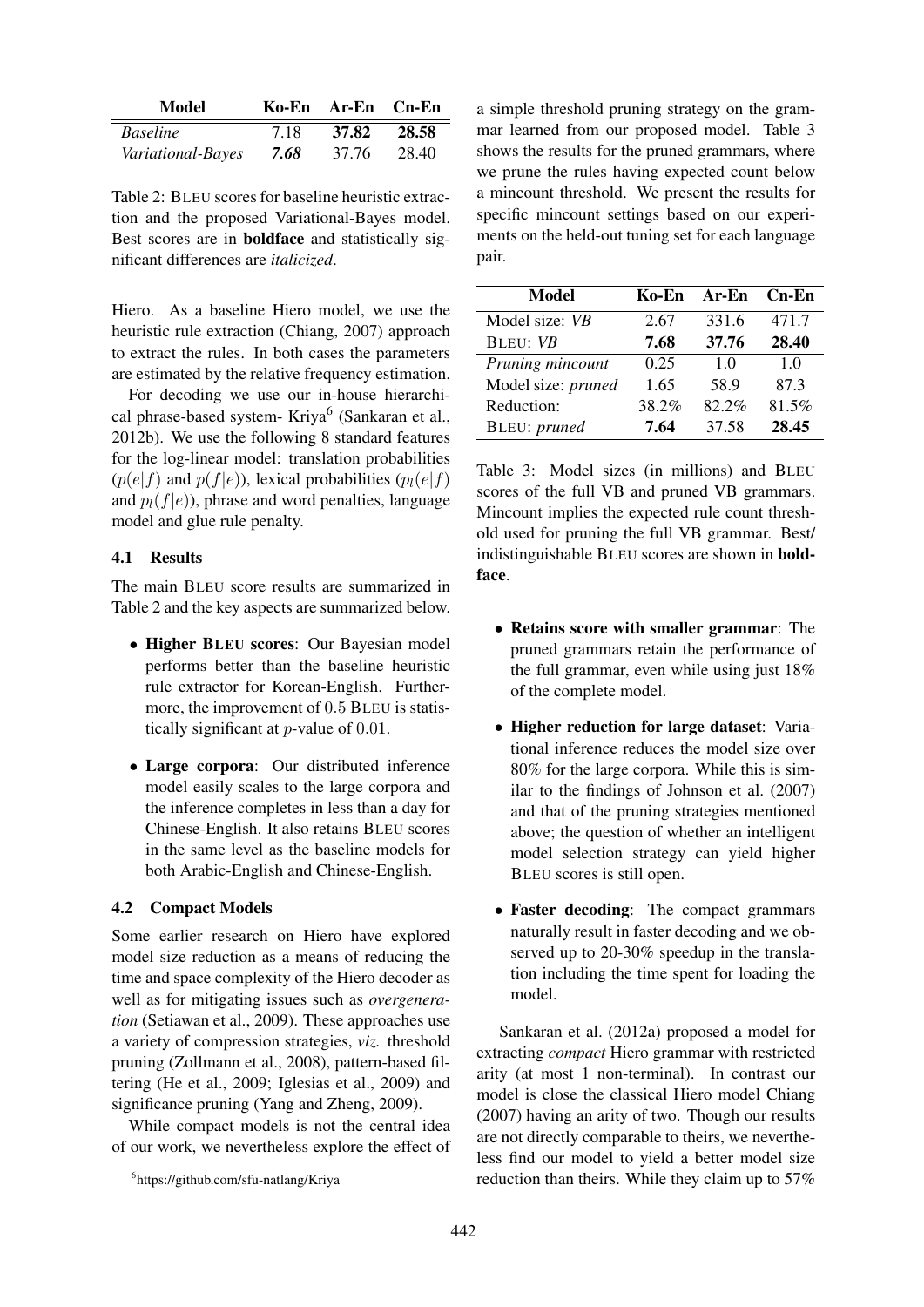reduction, we achieve over 80% for the two large data conditions and about 38% reduction for the Korean-English small data setting.

#### 4.3 Analysis

We now compare the probability distributions of the two grammars at the level of individual rules to understand the differences between them. We considered a set of source phrases that are common in both grammars and analyzed their probability distributions over the translation options.

Specifically we use the Q-Q plot to study the behaviour of two probability distributions as explained below considering the Chinese phrase 联 合国 (*united nations*) as a representative example. The Q-Q plot in Figure 5 plots the  $p(e|f)$  probabilities (sorted for the baseline grammar) for different translations of the source phrase. The translations from the baseline grammar are then paired off with the points in the sorted VB curve and the corresponding probabilities are plotted in the same order as the baseline translations. The following conclusions can be drawn from this plot:

- Penalize poor translations: Among the lowprobability translations, majority of the translations in the VB-grammar have probability less than the corresponding baseline translations. This has the desired property of potentially shifting the probability mass away from poor translations.
- Reward good translations: VB-grammar rewards some translations that were deemed to be poor by the heuristic method, by assigning a slightly higher probability than the heuristic grammar. A manual inspection showed that the rules with higher probabilities were objectively better translation rules. For example Table 4 contrasts the probabilities assigned by the two methods for the first four translation options in Fig. 5.
- Uniform probability is not informative: The heuristic extraction method tends to assign an uniform probability for groups of translations and this is evident in the flat segments of the baseline curve and is especially dominant in the low probability region. In contrast, the VB-grammar is more peaked (in Fig. 5 the probabilities are sorted for the VB grammar).

| <b>Translations</b>      | <b>Heu</b> $p(e f)$ | <b>VB</b> $p(e f)$ |
|--------------------------|---------------------|--------------------|
| alert the united nations | 4.28e-04            | 3.46e-04           |
| during                   | 4.28e-04            | $3.20e-04$         |
| for un                   | 4.28e-04            | $5.02e-04$         |
| human                    | 4.28e-04            | $3.20e-04$         |

Table 4: Probabilities assigned by the two methods for the first four translations in Fig. 5. The better translation among four and the higher probability assigned by our model are *italicized*.

We also observe similar trend for several source phrases in both Arabic-English and Chinese-English corpora.

At the macro level, we compare the sizes of the different types of rules in the heuristic and the Variational-Bayes grammar. The baseline grammar extract slightly more rules with arity-1 than the grammar extracted by our model (see Figure 6). Our model extracts rules used in a *derivation* of a phrase-pair, only if *all* its constituent rules are consistent with the Hiero rule constraints (such as restriction on the total number of terminals and non-terminals in the rule). However the heuristic method extracts all the consistent rules and does *not* consider the derivations. While this is a more stricter constraint, the VB model extracts slightly more (about 170K) arity-2 rules as we allow the unaligned words to be attached to different levels of hierarchical rules during the construction of the decomposition tree. This extracts translation rules that are beyond the purview of the heuristic method, since the Viterbi alignments cannot capture them.

We earlier examined the effect of pruning the VB grammar in Section 4.2 and noted that the grammar could be substantially reduced for different language pairs without sacrificing translation quality. In this context, we compare the effects of pruning the heuristic and VB grammars in Figure 6 for Chinese-English. For the same mincount threshold of 1 as the best performing VB setting, the BLEU score of the heuristic grammar drops by over 1 point. However this setting prunes over 99% of the arity-1 and arity-2 rules even while it retains all the terminal rules. This is primarily because of the way the heuristic method estimates rule counts by uniformly distributing the weight among all the rules. The terminal rules are sufficient for coverage but does not capture long distance movements; and the lack of arity-1 and arity-2 rules further restrict the reordering ability of the model. We have to substantially lower the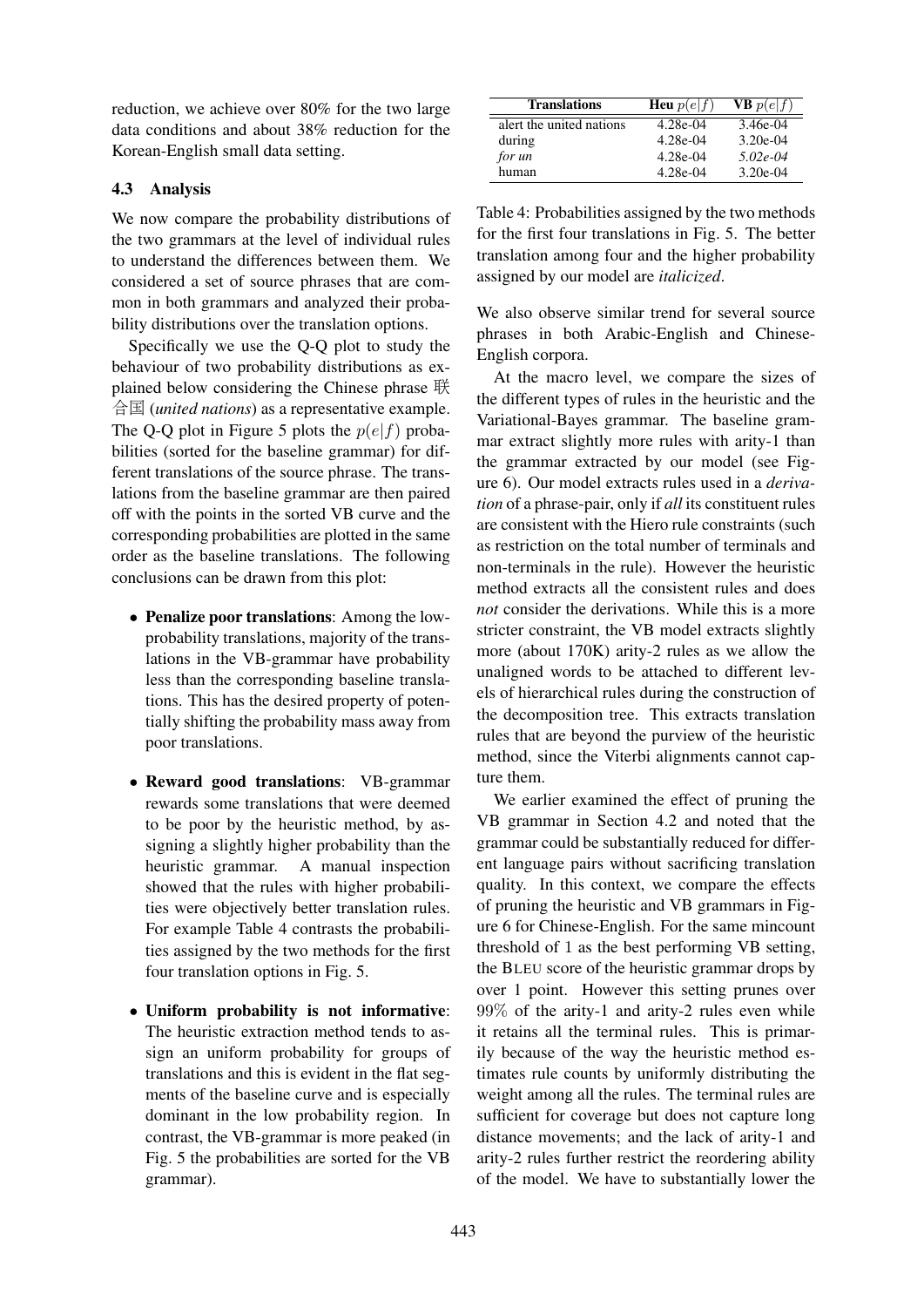

Figure 5: Q-Q plot comparing the  $p(e|f)$  distributions of the baseline and VB-grammars for the Chinese phrase 联合国 (*united nations*). The points on the two curves represent distinct target translations (the numbers on the x-axis indicate the indices) and the points are sorted according to VB translation probabilities against the paired-off translation probabilities from the baseline grammar. The  $y$ -axis is clipped to highlight the variations in the low-probability range.

mincount threshold to 0.05, in order to get performance comparable to the pruned VB grammar setting. Interestingly, this uses about 7M more rules (13M more arity-1 rules, but 6M fewer arity-2 rules) than VB-Pr (1.0), but its BLEU score is marginally lower than the latter. This could be ascribed to the missing arity-2 rules, which could be crucial for certain long-distance reordering.



Figure 6: Cn-En: Model sizes and BLEU for different grammars. The pruned models are identified by the suffix 'Pr', whose mincount is shown in the brackets. The  $y$ -axis on the left marks the model sizes and that on the right denotes BLEU. The numbers in the stacked bars denote the # of rules (in millions) for the corresponding rule type.

As the final part of the analysis, we also present the 100 high probability lexical phrases extracted by both rule extraction methods for the Arabic-English corpus in Figure 7. As seen, the heuristic grammar assigns high probability to the rules translating proper nouns and short phrases, whereas the VB method assigns high probability to more generic translations.

### 5 Related Research

Most of the research on learning Hiero SCFG rules has been focussed on inducing phrasal alignments between source and target using Bayesian models (Blunsom et al., 2008; Blunsom et al., 2009; Levenberg et al., 2012; Cohn and Haffari, 2013). Broadly speaking, these generative approaches learn a posterior over parallel tree structures on the sentence pairs. While these methods extract hierarchical rules, they do not conform to Hierostyle rules. Consequently the hierarchical rules are used *only* for learning an alignment model and cannot be used directly in the Hiero decoder. Instead, these approaches employ the standard Hiero heuristics to extract rules to be used by the decoder from the alignments predicted by their model. In this sense, these are similar to Bayesian models for learning alignments using stochastic Inversion transduction grammars (ITG) (Wu, 1997) or linear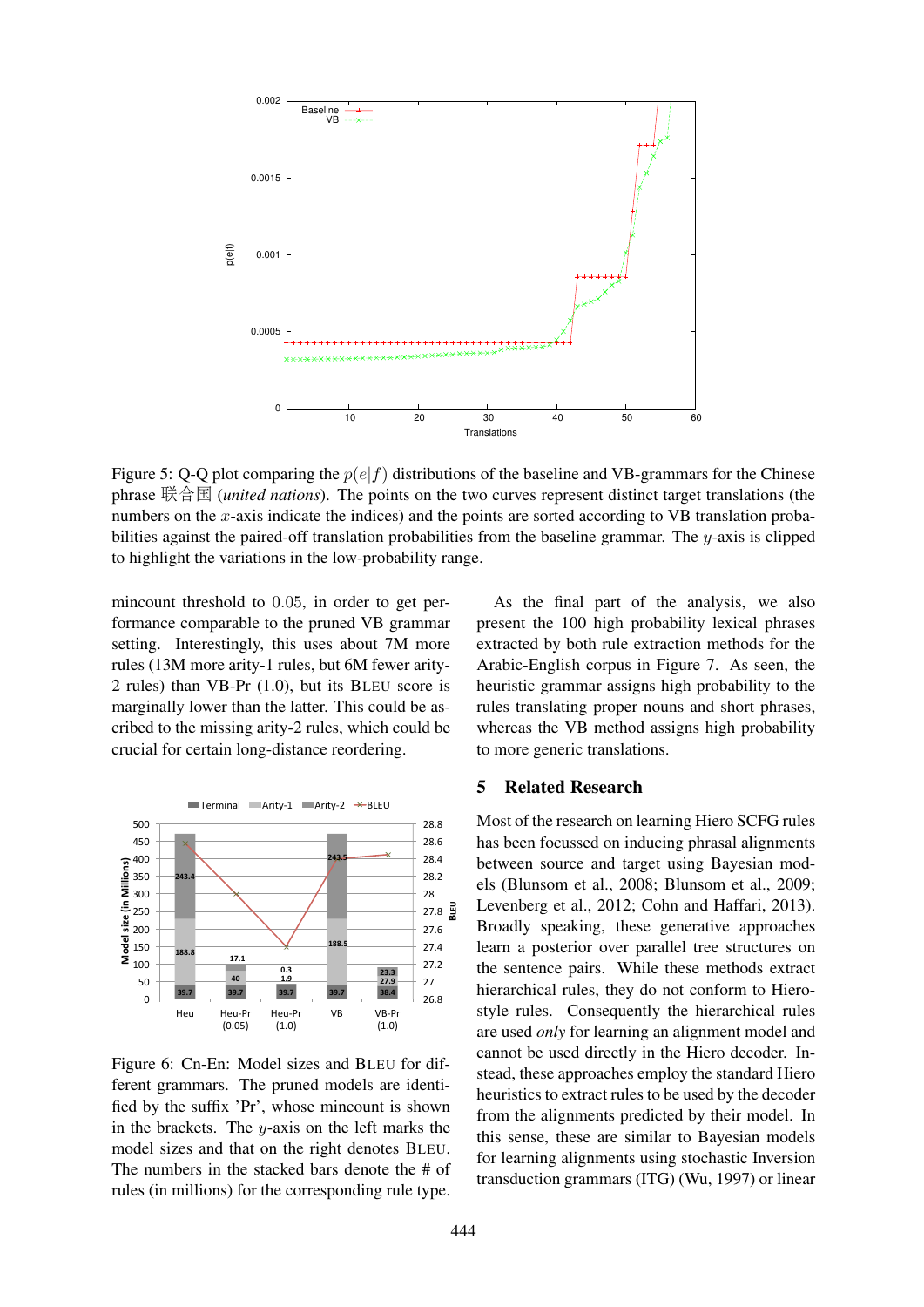#### **Phrases from Heuristic Grammar**

مليون سهم/million shares هوجو/hugo مؤشر الاسهم " ب " :/: " b share index فيما يلى العناوين الرئيسية فى/in index واندونيسيا ولاوس/, , laos , indonesia يوان (/) yuan ايجور/igor باير/bayer مؤشر الاسهم " ب "/index share b تونى/tony جاك استرو/straw jack ، وفقا لما ذكره بنك,/ national/القومى منٔالا khan jamali/جمالى خان manmohan singh/سينغ مانموهان masood khan/خان مسعود according to the bank of security سلتا/celta نانجينغ/nanjing دانييل/daniel كونج )/( kong الصين ( هونج كونج )/( kong hong ( china خوسيه لويس/luis jose الصين ( vladimir/فلاديمير pradesh/براديش ) hong kong )/( كونج هونج ( mwai kibaki/كيباكى مواى athletic/اتلتيك china ( hong kong/كونج هونج للتايل/tael a دانيل/daniel كارلو/carlo سهم . / نهاية الخبر .// shares الاستقرار الاجتماعى/stability social جون هوارد/howard john وكمبوديا واندونيسيا ولاوس,/ laos , indonesia , cambodia ) هونج كونج/kong hong ( الرئيس هو جين/hu president / الناتو/nato ( توليدو/toledo تشانغ تشون/changchun الرئيسة تشاندريكا/chandrika president ادواردو دوهالدى/duhalde eduardo هيرفيه دو/de herve راميريز/ramirez ايفرتون/everton الزائرة/visiting جلافكوس/glafcos ياشوانت/yashwant خوسيه/jose جونتشيرو/junichiro يوريكو كاواجوتشى/kawaguchi yoriko دوس سانتوس/santos dos ينات/yen الرئيس التنزانى/president tanzanian مانه/manh نبيل ابو/abu nabil بحيرة فيكتوريا/victoria lake ينا/yen الخارجية الاميركي وارن/warren state كونج/a1 kong دارس31 kong سيسي/sese كوفور/kufuor قيمة التداول :/: turnover اسعار بورصة طوكيو/cong tokyo stock price اللانمطى/ سارس/syndrome عبدالله lithuania/وليتوانيا iraqi foreign/العراقى الخارجية jose/جوزيه : 50/50 : his palestinian counterpart/الفلسطينى نظيره yellow/الاصفر ) sars جول/gul abdullah كبار المتعاملين فى الذهب فى هونج/hong in dealers gold الانسانى الدولى/humanitarian international ين/yen احد كبار المتعاملين west/الغربية بالضفة atletico/اتلتيكو racing/راسينغ sao tome/تومى ساو fidel/فيديل one of the major gold dealers in hong/هونج فى الذهب فى bank ين //) yen تشاو شينغ/zhaoxing سيلفا/silva فيردر/werder فرناندو/fernando امريكى )/( dollars الصينى الزائر/chinese visiting 2 1 1 1/- 2 0 1 الخارجية الاميركية نيكولاس/nicholas فى عام 1996 ./. 1996 in بغداد /--– baghdad الرئيس موسيفينى/museveni president الرئيس فلاديمير/president vladimir أكبر المتعاملين/major the هونج/hong زوران/zoran يانغ لى وى/liwei yang ين الى/to yen

#### **Phrases from Variational-Bayes Grammar**

21 يونيو/21 June الشيخ علي/ali sheikh ali طن/tons البيت الابيض سكوت مكليلان/scott mcclellan من 17/77 from دومنيك دو/dominique الشيخ علي de جيانغسو //jiangsu المعلومات الالكترونية/information electronic الأمريكى دونالد/donald افريقيا 1/1 africa سائحا فرنسيا/tourists french الابحاث legitimate concerns/المشروعة المخاوف border with egypt/مصر مع الحدودي south africa after/بعد افريقيا جنوب economic research/الاقتصادية هونج كونج ) أحد/hong kong ) , one العام 1961/1961 مليون شخص/moshe و عليه 150 في مدينة القدس/in jerusalem الاسرائيلي موشيه كاتساف/moshe police patrol/الشرطة دورية jiang zemin as chairman/كرئيس مين تسه جيانغ generation to/الى جيل international pressure/دولي ضغط katsav الافيس 33/33 alaves 86 مليار/billion 86 في الغابون/gabon in وسط تقارير/reports amid بين برلين/berlin between الخارجية الاميركية نيكولاس/nicholas 7 iran supports/تساند ايران dialogue with israel/اسرائيل مع الحوار russia 5/5 روسيا north of basra/البصرة شمال bulgaria 2/2 بلغاريا 7 15 8/8 15 الارجنتين وايران/iran and argentina ملايين جنيه/pounds million حتى الان من هذا/this far so بيتر ستروك/struck peter ان صرح/said عناصر من هذه/the of members الاسرائيلي زئيف/zeev الافراج الفورى/of release immediate اعلن متحدث باسم قوات التحالف/said spokesman coalition مع رواندا/with توافق بدون/with توافق بدون/doctors اطباء فلسطينيون/palestinian doctors أوربية كثيرة/european الروانات العام العام فلسطينيون/doctors اطباء فلسطينيون/doctors والسودان وسوانيلاندار, swaziland السبت ممار, saturday اكد شهود/saturday 1.4 مليار/billion yuan (/) مليارات يوان (/) billion yuan او بدونها/or without من مظفر اباد/muzaffarabad from مئتي مليار/billion 200 على بعد حوالي/kilometres الفحص والموافقة/approval and examination عباس لزيارة/visit to abbas طاجيكستان وقازاقستان/kazakhstan , tajikistan على كل الجبهات/fronts all on المصالحة والديمقراطية/reconciliation democracy and موافقته المبدئية/principle in agreed سياسة الشمس المشرقة/policy sunshine اللبناني فارس/fares ليبيرى على/to liberians رادار josep pique , whose/الذي بيكيه جوزيب but peres/بيريز لكن president didier/ديدييه الرئيس on the level/مستوى حول warning radar/للانذار give details/ يعونه total of 63/63 اجعالي a total of 63/63 مودحمة بالركاب/crowded جوف هون(geoff hoon ابن هوف ولا) معط تفاصيل من المجموع ومزد و المركاب العقبات المتبقية/obstacles remaining والخبرات في/in experience and نوع اباتشي/apache امن الدولة في/security state s 'تعاون سعودي/saudi cooperation التركي احمد/ahmet كان سابقا/previously يقود الا/lead only مستوى لها/level كان موسى/moussa مأرب مطالبين/demanding , maarib mutual/الأوروبي والصين/eu and china من حيفا/from haifa مساجد ومستشفيات/mosques and hospitals مير الغذائية/mon-food الدعم العتبادل/mutual international/أندولية اندولية اندولية اندولية اندولية تصدر انه انه يتحدث باسم be speaking for/ اندرو سميث andrew smith/ تدخل دولية المصر new york . intervention

Figure 7: 100 high probability Arabic-English lexical rules extracted by the two methods.

ITG (Saers et al., 2010). In addition, most of these works except for Levenberg et al. (2012) use small datasets with fewer than 100K sentence pairs.

More recently Sankaran et al. (2012a) proposed a Bayesian model employing Variational inference for directly extracting Hiero grammar from aligned phrase pairs. While our work is similar to theirs, there are notable differences as well. Firstly their model extracts a simpler arity-1 grammar, where the source and target sides can have at most 1 non-terminal. In contrast the grammar extracted by our model fully conforms to Hiero-style rules and hence can potentially capture larger reordering (than the unary grammar). Secondly, their inference does not scale for the larger datasets and consequently they train only on a subset of initial phrase-pairs thresholded by some high frequency. We further distribute the inference under a simple MapReduce style framework, which allows us to scale to large datasets.

A different line of work focuses on reducing the size of Hiero models, and we discussed these papers in Section 4.2. While this is not the central aspect of our work, we showed that simple pruning of the grammar (extracted by our model) could reduce the size by more than 80% without sacrificing translation quality.

#### 6 Conclusion

This paper introduced a novel Bayesian model for learning Hiero SCFG translation rules which is an alternative to the commonly used heuristic rule extraction approach. For inference, we use Variational-EM along with a Map-Reduce style framework for distributing the training process. This allowed us to efficiently train the model for very large corpora. We provided quantitative results and also a detailed qualitative analysis to demonstrate the superiority of the model trained by our approach. In future work, we would like to extend our model for inference directly on full sentence pairs as has been applied for the syntaxbased model (Galley et al., 2006).